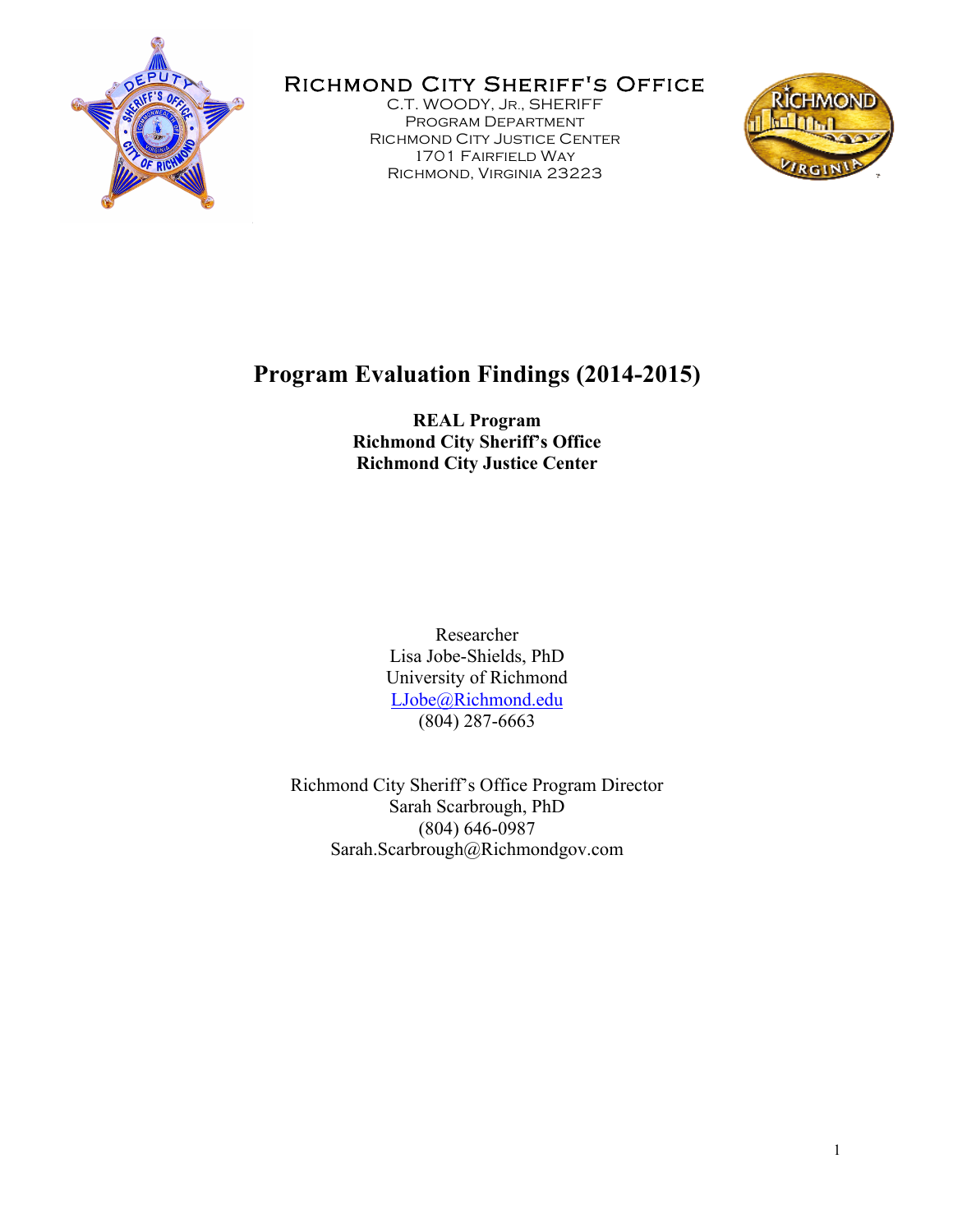# **Introduction**

The Recovering from Everyday Addictive Lifestyles (REAL) Program serves men and women in the Richmond City Justice Center (RCJC). The curriculum takes a behavioral modification approach, coupled with education and skills training designed to reduce the likelihood of program participants returning to a correctional setting following release. Although the curriculum is drawn from evidence-based principles of recovery, the curriculum has not been fully evaluated with individuals in a correctional setting, nor has the implementation of this program at RCJC been evaluated. The purpose of this evaluation is to better understand the return rates (recidivism) of individuals in the program, as compared to individuals who do not take part in the REAL program. This evaluation is based on REAL program enrollees between August 2014 and April 2015, and who then were released from incarceration for at least a year prior to the evaluation occurring.

## **Method**

#### *Sample*

The sample of program participants included those individuals participating in the program between the dates of August 2014 (start of The REAL Program) and April, 2015. The sample was limited to those individuals who were released from RCJC (that is, not transferred to prison or elsewhere) by April 30, 2015. Full data were available on 232 program participants. On average, program participants were incarcerated for 81.46 days (SD=126.32). Program participants were enrolled in the program for a broad range of time: 0-1,096 days, with an average stay of  $51.25$  days (SD = 93.56).

A comparison sample was drawn from individuals incarcerated at RCJC during the same time period. A random number generator was used to select a similarly-sized sample. Individuals who were randomly selected who were also program enrollees were removed from the sample, to ensure that the comparison sample was comprised of individuals incarcerated at RCJC during the same time period who did not enroll in the REAL program (final  $N = 220$ ). On average, individuals in the comparison sample were incarcerated for  $134.24$  days (SD = 133.45).

#### *Recidivism*

The current evaluation focuses on one-year state-wide recidivism as the primary outcome. Local Inmate Data System (LIDS) was queried to identify whether or not each individual had returned to a correctional setting anywhere in Virginia during the one-year period following their release. Data were coded to indicate (1) did return or (0) did not return. Length of time between release and return was also calculated.

#### *Analysis Plan*

Based on the available data, three analyses were conducted. First, a comparison of recidivism (0/1) was completed between program enrollees and non-enrollees, regardless of time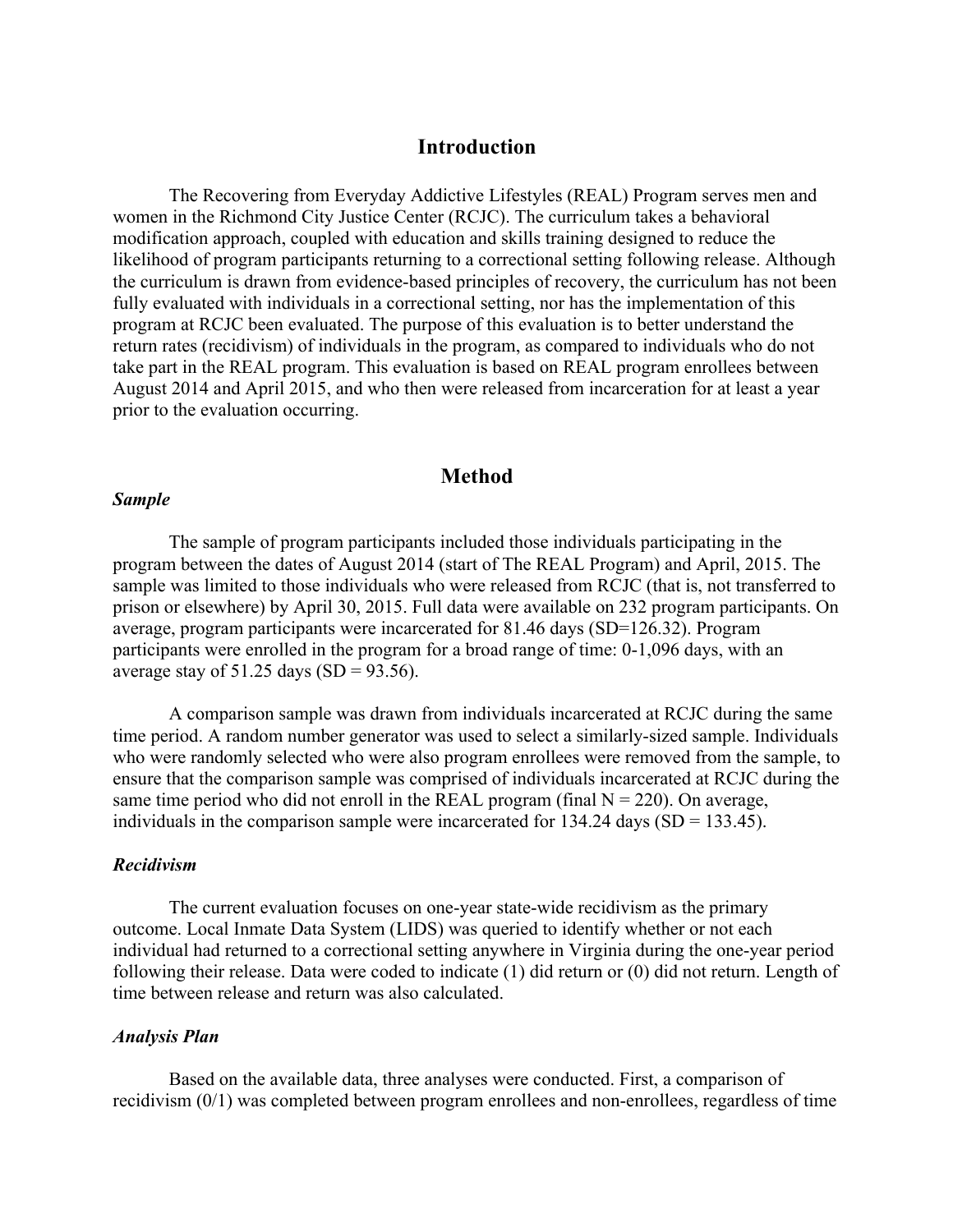spent in the program (two group comparison). Second, enrollees were classified based on their time spent in the program. Recidivism (0/1) for individuals who spent at least 90 days in the program were compared to individuals who spent less than 90 days in the program, as well as program non-enrollees (three group comparison). Finally, these comparisons were conducted using length of time between release and return as the outcome of interest (two group comparison and three group comparison).

## **Results**

#### *Binary Two Group Comparison*

A chi-square analysis was used to compare the binary return (yes/no) of program enrollees vs. non-enrollees. Results indicated no significant difference between these two groups  $(\chi^2 = .03, p = .92)$ . Individuals in these two groups (enrollees vs. non-enrollees) did not differ from one another, and both returned to a correctional setting approximately *50% of the time within the year following release.* 

#### *Binary Three Group Comparison*

A chi-square analysis was also used to compare the binary return (yes/no) of three groups of individuals: individuals who participated in the program for at least 90 days, individuals who participated in the program for less than 90 days, and non-enrollees. Results indicated that individuals who participated in the program for at least *90 days were significantly less likely to return to a correctional setting within the year* ( $(\chi^2 = 7.39, p < .05)$ ). *Whereas individuals participating in the program for less than 90 days and non-enrollees both returned 55.4% and 51.4% of the time, individuals who participated in the program for at least 90 days returned only 30.6% of the time.* 

#### *Length of Time (release to return) Comparisons*

A t-test indicated that program enrollees and non-enrollees who did return to a correctional setting did not differ on length of time between release and return. The 50% of people who returned, returned on average about 140 days later (program mean: 137.11 days, non-program mean: 149.45 days). An analysis of variance (ANOVA) was conducted to compare time between release and return for individuals in the three groups (at least 90 days, less than 90 days, and non-enrollees), and results indicated similar lengths of time between release and return for those who returned in all three groups.

#### *Exploratory Analyses*

Given this pattern of findings, as well as the time-limited nature of programming in a jailbased setting, exploratory analyses were conducted to evaluate briefer periods of time in the program (40 days and 60 days). Results indicated that 40 days in the program did not significantly reduce likelihood of returning to a correctional setting with the year, and 60 days in the program reduced likelihood of returning to a correctional setting within the year to 40%.